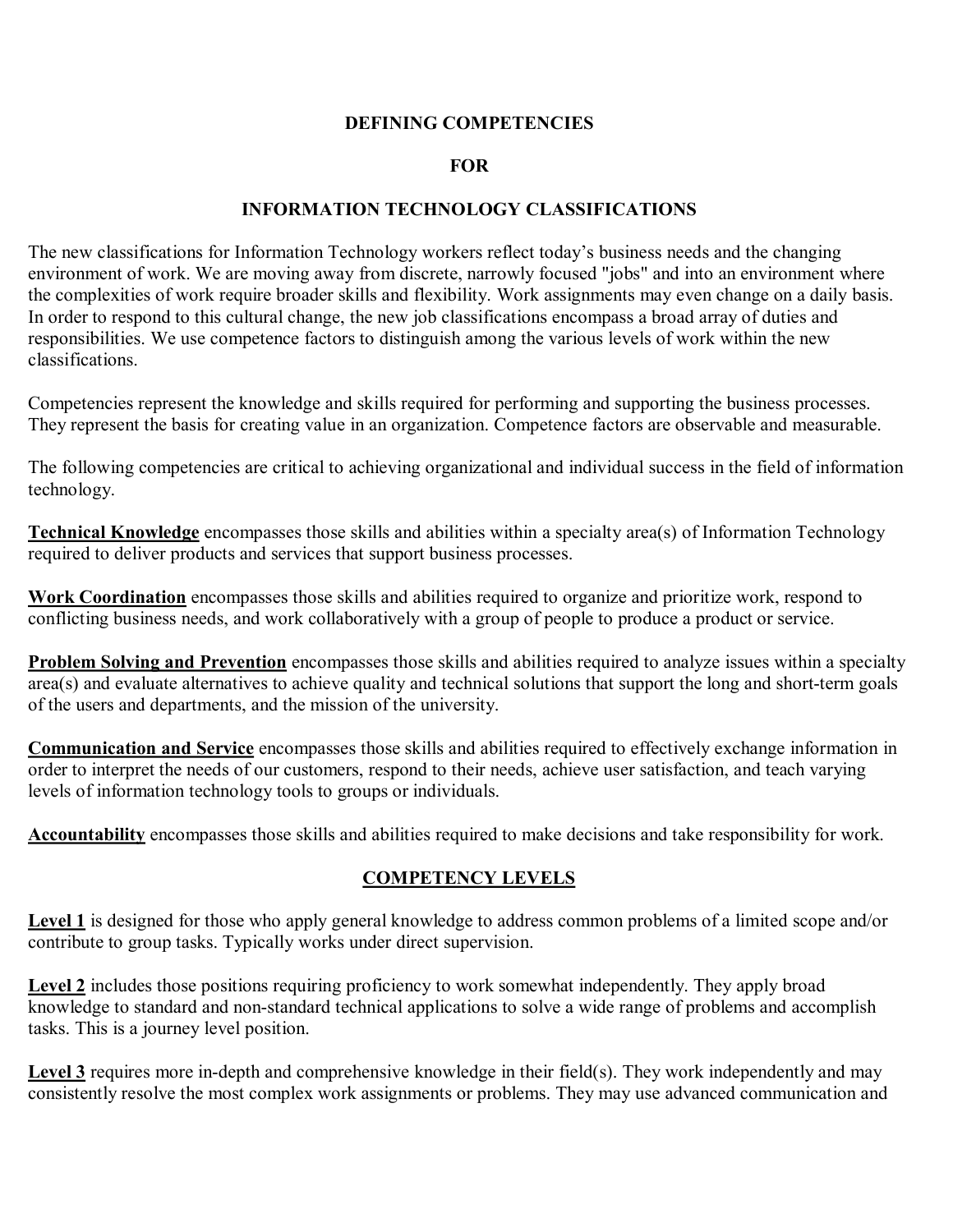leadership skills to coordinate and plan projects. They are distinguished from Level 2 by the broadest possible scope of work and impact of their decisions.

The tables below provide *examples* of typical skills and behaviors that characterize three levels of competence. Users of the system should view the levels as additive. That is, level two is also expected to demonstrate the skill set profile of level one; level three is also expected to have the skill sets of levels one and two.

|                                                                                                                                                                                                                                     | Level 1                                                                                                                                                                                                                                                                                              | Level 2                                                                                                                                                                                                                                                                              | Level 3                                                                                                                                                                                                                                                                                                         |
|-------------------------------------------------------------------------------------------------------------------------------------------------------------------------------------------------------------------------------------|------------------------------------------------------------------------------------------------------------------------------------------------------------------------------------------------------------------------------------------------------------------------------------------------------|--------------------------------------------------------------------------------------------------------------------------------------------------------------------------------------------------------------------------------------------------------------------------------------|-----------------------------------------------------------------------------------------------------------------------------------------------------------------------------------------------------------------------------------------------------------------------------------------------------------------|
| <b>Areas of</b><br>Competence                                                                                                                                                                                                       |                                                                                                                                                                                                                                                                                                      |                                                                                                                                                                                                                                                                                      |                                                                                                                                                                                                                                                                                                                 |
| Technical<br>Knowledge<br>encompasses those<br>skills and abilities<br>within a specialty<br>$area(s)$ of<br><i>Information</i><br>Technology required<br>to deliver products<br>and services that<br>support business<br>processes | Uses general<br>a.<br>knowledge of<br>technology and<br>standard principles<br>within work specialty<br>$area(s)$ to work on a<br>limited number of<br>platforms or systems<br>Competent with<br>$b_{-}$<br>standard tools<br>Supports and operates<br>$c_{\cdot}$<br>technology at a basic<br>level | Uses broad knowledge of<br>a.<br>technology, including<br>areas beyond basic<br>technology<br>b. Is likely to work on<br>multiple<br>platforms/networks<br>Serves as a technical<br>$\mathbf{c}$<br>resource<br>Familiar with appropriate<br>d.<br>technology standards and<br>rules | Uses in-<br>a<br>depth/comprehensive<br>knowledge of specialty<br>$area(s)$ to assume<br>responsibility for a large<br>complex system<br>Uses knowledge of new<br>b.<br>technology to estimate<br>and advise concerning<br>the impact of for new<br>services<br>May serve as system<br>$c_{\cdot}$<br>architect |

|                                                                                                                                                                                                                                                               | <b>Level 1</b>                                                                                                                                                                                                                        | <b>Level 2</b>                                                                                                                                                                                                                                                                                              | Level 3                                                                                                                                                                                                                                                                                      |
|---------------------------------------------------------------------------------------------------------------------------------------------------------------------------------------------------------------------------------------------------------------|---------------------------------------------------------------------------------------------------------------------------------------------------------------------------------------------------------------------------------------|-------------------------------------------------------------------------------------------------------------------------------------------------------------------------------------------------------------------------------------------------------------------------------------------------------------|----------------------------------------------------------------------------------------------------------------------------------------------------------------------------------------------------------------------------------------------------------------------------------------------|
| <b>Areas of</b><br>Competence                                                                                                                                                                                                                                 |                                                                                                                                                                                                                                       |                                                                                                                                                                                                                                                                                                             |                                                                                                                                                                                                                                                                                              |
| Work<br>Coordination<br>encompasses those<br>skills and abilities<br>required to organize<br>and prioritize work,<br>respond to<br>conflicting business<br>needs, and work<br>collaboratively with<br>a group of people to<br>produce a product<br>or service | a. Tasks are typically<br>assigned by a<br>supervisor and/or<br>follow standard work<br>procedures<br>May prioritize own<br>$b_{\cdot}$<br>work<br>c. Performs routine or<br>scheduled<br>maintenance<br>Contributes as a team-<br>d. | Organizes and executes<br>a.<br>multiple projects/tasks<br>b. Re-prioritizes when new<br>issues arise, to ensure a<br>timely response<br>Organizes work flow<br>$c_{\cdot}$<br>processes to achieve<br>efficiency<br>Coordinates with others<br>d –<br>on shared projects<br>e. May fulfill different roles | a. Initiates and/or manages<br>coordinates major or<br>complex projects<br>b. Designs systems to work<br>together integration<br>strategies and methods<br>c. Engineers work processes<br>Develops maintenance<br>d.<br>plans for specialty area(s)<br>e. Gives direction to team<br>members |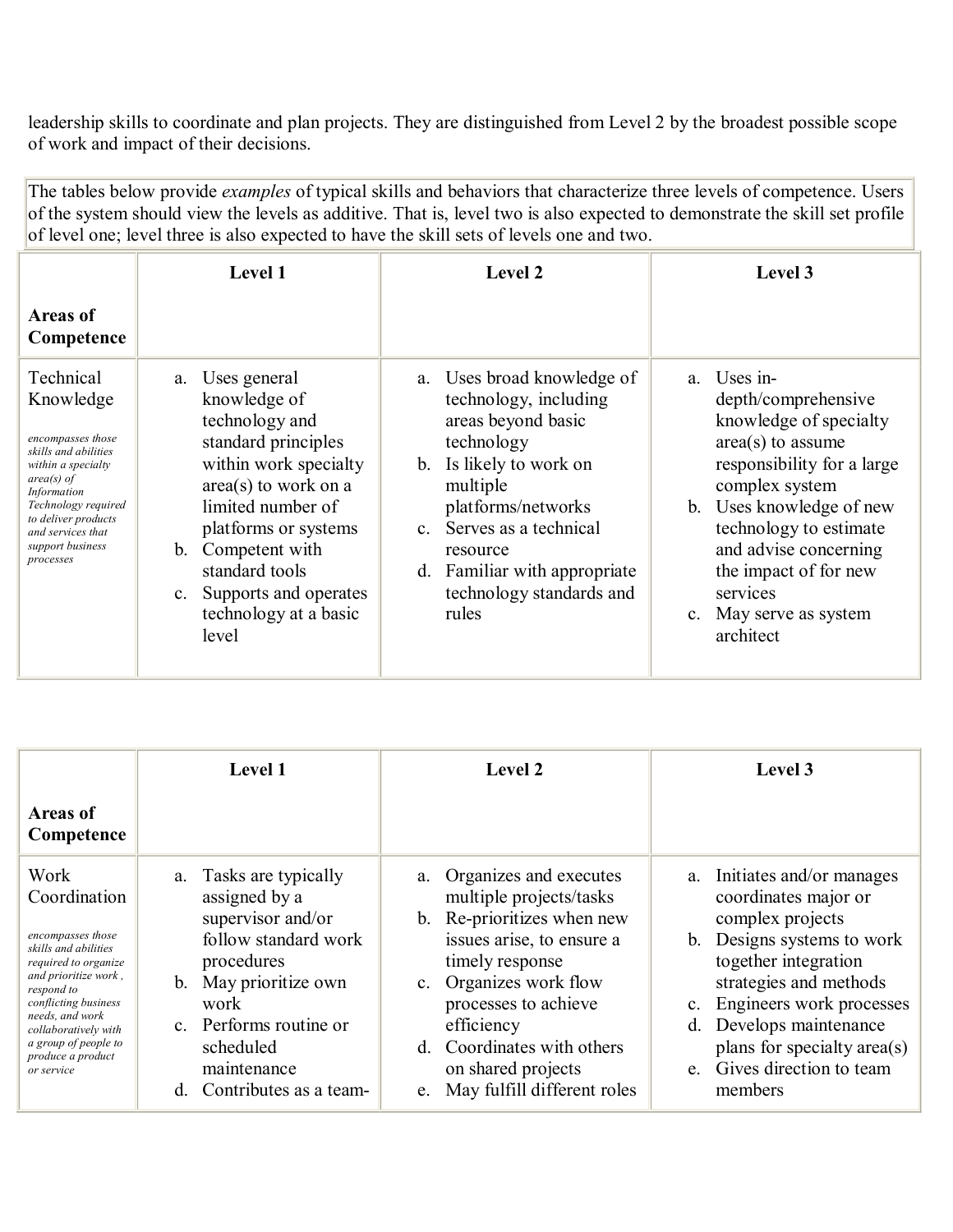| specialty $area(s)$ |
|---------------------|
|                     |

|                                                                                                                                                                                                                                                                                                                                                        | Level 1                                                                                                                                                                                                                                                                                                                                                                                  | Level 2                                                                                                                                                                                                                                                                                                                                                                                                                                                                                                                                                                                                                                                                                                                 | Level 3                                                                                                                                                                                                                                                                                                                                                                                                                                                                                                                                                                                                                                                                                                                    |
|--------------------------------------------------------------------------------------------------------------------------------------------------------------------------------------------------------------------------------------------------------------------------------------------------------------------------------------------------------|------------------------------------------------------------------------------------------------------------------------------------------------------------------------------------------------------------------------------------------------------------------------------------------------------------------------------------------------------------------------------------------|-------------------------------------------------------------------------------------------------------------------------------------------------------------------------------------------------------------------------------------------------------------------------------------------------------------------------------------------------------------------------------------------------------------------------------------------------------------------------------------------------------------------------------------------------------------------------------------------------------------------------------------------------------------------------------------------------------------------------|----------------------------------------------------------------------------------------------------------------------------------------------------------------------------------------------------------------------------------------------------------------------------------------------------------------------------------------------------------------------------------------------------------------------------------------------------------------------------------------------------------------------------------------------------------------------------------------------------------------------------------------------------------------------------------------------------------------------------|
| <b>Areas of</b><br>Competence                                                                                                                                                                                                                                                                                                                          |                                                                                                                                                                                                                                                                                                                                                                                          |                                                                                                                                                                                                                                                                                                                                                                                                                                                                                                                                                                                                                                                                                                                         |                                                                                                                                                                                                                                                                                                                                                                                                                                                                                                                                                                                                                                                                                                                            |
| Problem<br>Solving and<br>Prevention<br>encompasses those<br>skills and abilities<br>required to analyze<br>issues within a<br>specialty area(s),<br>evaluate alternatives<br>to achieve quality<br>and technical<br>solutions that<br>support the long and<br>short-term needs of<br>users and<br>departments and the<br>mission of the<br>university | Recognizes, tracks,<br>a.<br>and reports problems<br>b. Performs basic<br>diagnostic work<br>c. Resolves problems<br>that are narrow in<br>scope or related to<br>simple, routine<br>occurrences<br>d. Resolves problems by<br>explaining how to use<br>product<br>e. Resolves problems<br>with guidance and<br>direction<br>Knows where/when<br>f<br>to request technical<br>assistance | Evaluates products new<br>a.<br>tο<br>campus/department/unit<br>b. Assesses performance<br>issues of current systems<br>or products<br>c. Assesses user<br>requirements and<br>determines best match<br>with technology options<br>d. Diagnoses complex<br>problems<br>e. Resolves non-routine<br>problems that affect an<br>entire work unit or<br>department<br>Serves as a resource to<br>$f_{\cdot}$<br>others<br>Demonstrates strong<br>g.<br>analytical skill<br>h. Works effectively under<br>pressure<br>Finds solutions within<br>$\mathbf{1}$<br>limited resources<br>$\mathbf{i}$ .<br>Serves as project leader<br>for crises of moderate<br>proportion<br>k. Finds, obtains, and uses<br>resources to solve | Analyzes performance<br>a.<br>issues at a campus or<br>department or other large<br>scale<br>b. Assesses business needs,<br>conducts feasibility<br>studies and develops<br>formal cost-benefit<br>analysis for new<br>acquisitions<br>c. Responsible for<br>developing proactive<br>approaches<br>d. Anticipates problems<br>e. Resolves the most<br>difficult problems or<br>those that affect the entire<br>campus system<br>Serves as a resource for<br>f<br>problems affecting<br>multiple systems/large<br>scale projects<br>Serves as project leader<br>g.<br>for for system crises of<br>significant proportions<br>h. Introduces new/creative<br>solutions<br>i. Understands the bigger<br>picture and identifies |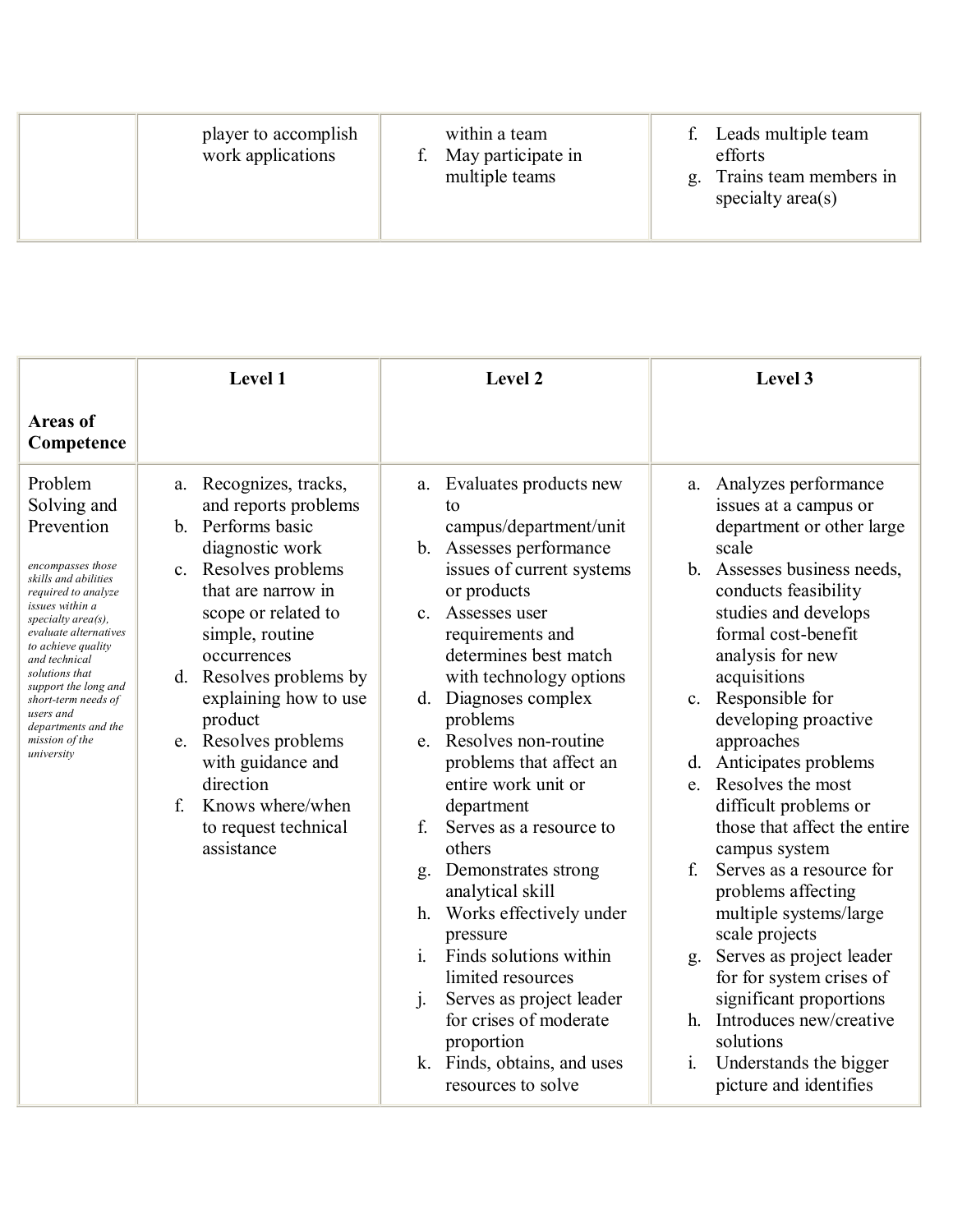|  | problems<br>Works independently and<br>is self-directed | cross-functional<br>integration and system<br>impacts |
|--|---------------------------------------------------------|-------------------------------------------------------|
|--|---------------------------------------------------------|-------------------------------------------------------|

|                                                                                                                                                                                                                                                                                                                                  | Level 1                                                                                                                                                                                                                                                                                                                                                                                                                                                                                                                                                                             | Level 2                                                                                                                                                                                                                                                                                                                                                                                                                                                                                                                                                                                                                                                                                             | Level 3                                                                                                                                                                                                                                                                                                                                                                                                                                                                                                                                                                                                                                                                             |
|----------------------------------------------------------------------------------------------------------------------------------------------------------------------------------------------------------------------------------------------------------------------------------------------------------------------------------|-------------------------------------------------------------------------------------------------------------------------------------------------------------------------------------------------------------------------------------------------------------------------------------------------------------------------------------------------------------------------------------------------------------------------------------------------------------------------------------------------------------------------------------------------------------------------------------|-----------------------------------------------------------------------------------------------------------------------------------------------------------------------------------------------------------------------------------------------------------------------------------------------------------------------------------------------------------------------------------------------------------------------------------------------------------------------------------------------------------------------------------------------------------------------------------------------------------------------------------------------------------------------------------------------------|-------------------------------------------------------------------------------------------------------------------------------------------------------------------------------------------------------------------------------------------------------------------------------------------------------------------------------------------------------------------------------------------------------------------------------------------------------------------------------------------------------------------------------------------------------------------------------------------------------------------------------------------------------------------------------------|
| <b>Areas of</b><br>Competence                                                                                                                                                                                                                                                                                                    |                                                                                                                                                                                                                                                                                                                                                                                                                                                                                                                                                                                     |                                                                                                                                                                                                                                                                                                                                                                                                                                                                                                                                                                                                                                                                                                     |                                                                                                                                                                                                                                                                                                                                                                                                                                                                                                                                                                                                                                                                                     |
| Communication<br>& Service<br>encompasses those skills<br>and abilities required to<br>effectively exchange<br>information in order to<br>interpret the needs of our<br>customers, respond to<br>their needs, achieve user<br>satisfaction, and teach<br>varving levels of<br>information technology<br>to groups or individuals | Communicates<br>a.<br>(predominantly) with<br>individual customers<br>and/or within own<br>work unit<br>b. Asks questions or<br>requests more<br>information to<br>further<br>understanding<br>c. Routine interactions<br>with vendors,<br>outside agencies<br>d. Demonstrates<br>patience and respect<br>with user<br>e. Establishes effective<br>working relationship<br>with user<br>f.<br>Follows up to make<br>sure that customer<br>expectations have<br>been met<br>g. Writes<br>documentation of<br>programs<br>h. Provides basic<br>instruction to<br>individuals users or | Communicates more<br>a.<br>broadly across<br>disciplines and outside<br>of work unit<br>b. Defuse difficult or<br>complex situations<br>c. Coordinates problems<br>and solutions with<br>vendors, outside<br>agencies<br>d. Assesses users skill<br>level and communicates<br>appropriately to users<br>level of understanding<br>e. Translates technical<br>information to non-<br>technical people<br>f.<br>Writes reports and<br>documentation<br>Interprets user needs;<br>g.<br>guides customer to<br>become self-reliant<br>h. Conducts formal<br>training sessions for<br>small or large groups of<br>users or IT staff<br>Develops and/or adapts<br>1.<br>standard material for<br>training | a. Communicates regularly<br>technical issues with<br>administrators, outside<br>agencies and across<br>departments and<br>organizations<br>b. Functions as a<br>consultant to<br>administrators<br>c. Makes formal<br>presentations to large<br>groups<br>d. Represents<br>department/business unit<br>in external meetings<br>Anticipates customer<br>e.<br>needs and develops<br>technical services to<br>meet their needs<br>Establishes standard for<br>f<br>customer service or<br>system reliability<br>g. Analyzes customer<br>satisfaction<br>h. Formulates strategies to<br>increase customer<br>satisfaction<br>Designs training<br>1.<br>curriculum for new<br>services |